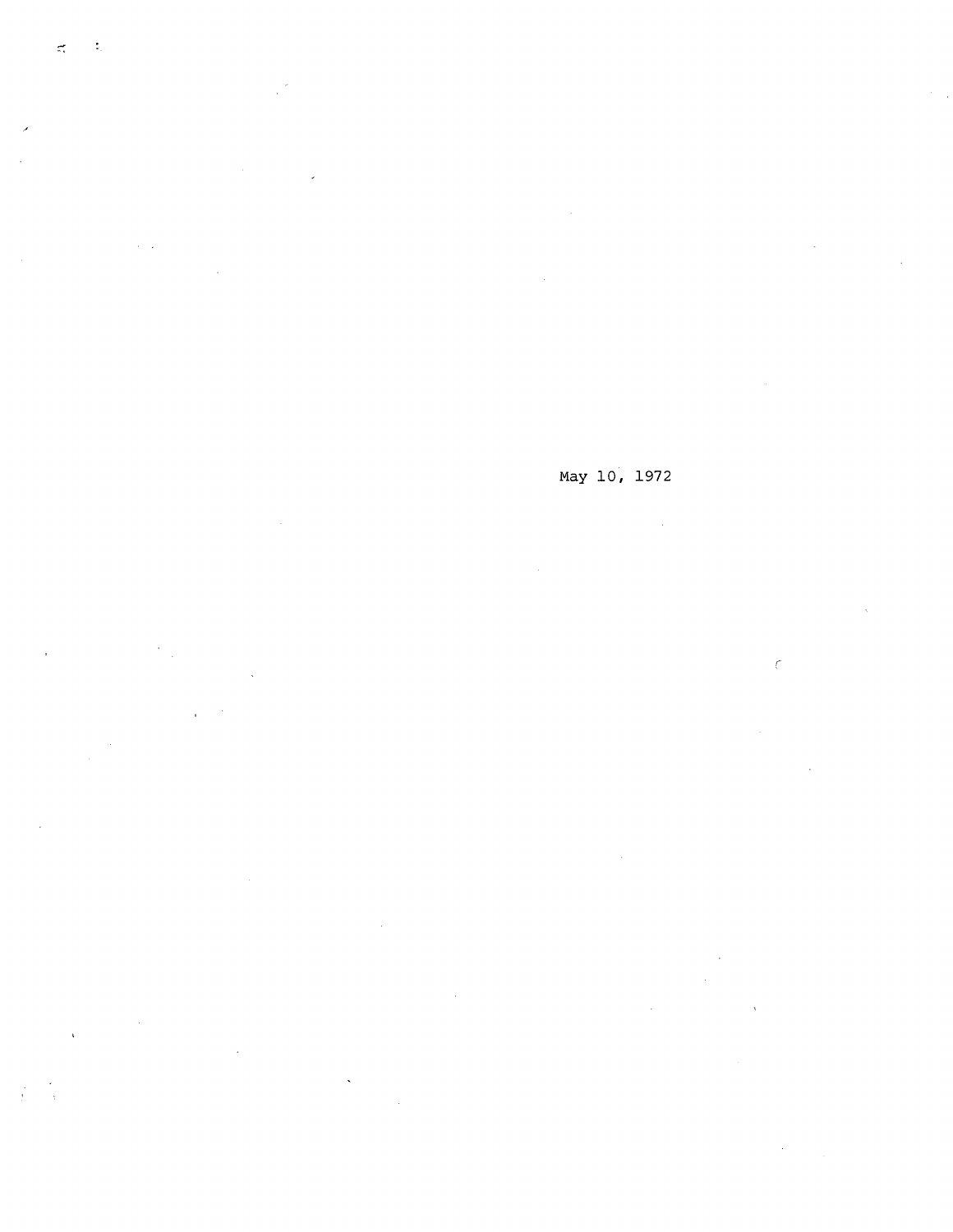## **THE UNtVERSITY OF MANITOBA**

# **Inter-Departmental Correspondence**

**DATE April** 14, 1972

### TO ALL MEMBERS SCIENCE EXECUTIVE COMMITTEE

FROM G. Richardson, Secretary - Executive Committee

**SUBJECT:** 

্ৰ নহ

The twelfth meeting of the Executive Committee of Faculty Council has been scheduled for Wednesday, May 10, 1972 at 2:40 p.m. in the Faculty Conference Room, 250 Allen Building.

### AGENDA

- 1. Minutes of the last meeting.
- 2. Matters arising therefrom:
	- (i) Reply from the Assistant Registrar regarding the Faculty Committee on Selection's (Davis Report) recommendations.
	- (ii) Report on the status of the B.Sc. (Gen.) regulations.
- 3. Communications.
- 4. Selection of winners for the various scholarships, medals, prizes, etc. for the Faculty.
- 5. Letter from the Registrar re: Fees for Honors students. (Deferred from last meeting.)
- 6. Proposed new Honors regulations. (Deferred from last meeting.)
- 7. Designation, by the Executive Committee, of a replacement for one of the members of the Student Standing Committee and the establishing of tenure of all members of the Committee.
- 8. Curriculum changes Department of Electrical Engineering. (Material enclosed.)
- 9. Faculty Council motion "that the suggestion from the Science Advisory Committee i.e. that final exams be put onto microfilm and kept in the Science Library for all to use, be referred to the Executive Committee for further study."
- 10. Report of the Faculty Consulting Committee. (Material enclosed.)
- 11. Other Business.

GR:wac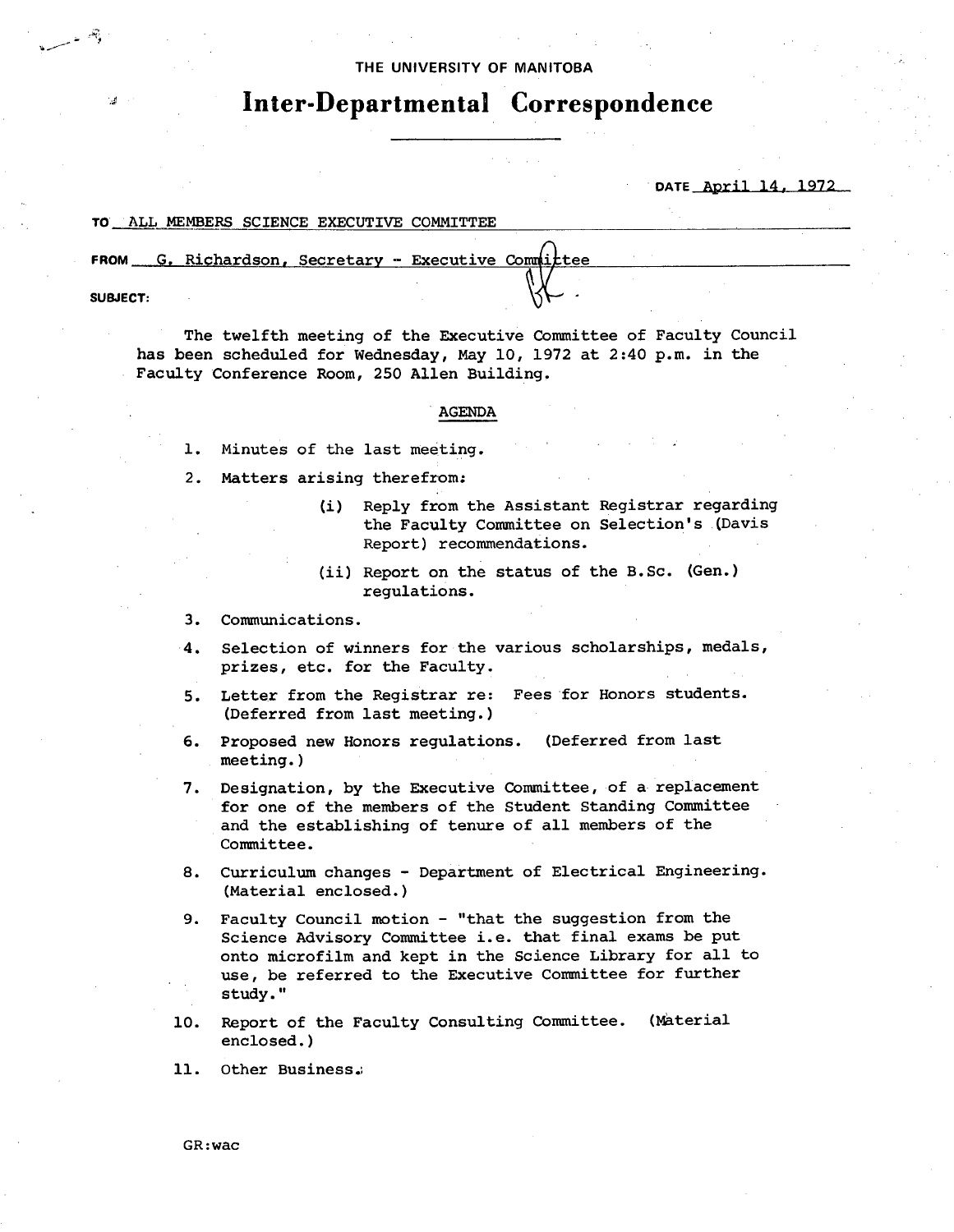## THE UNIVERSITY **OF MANITOBA**

# **Inter-Departmental Correspondence**

DATE \_March 29, 1972

## TO Science Faculty Council Executive

FROM Science Faculty Committee on Extra-University Work

**SUBJECT:** Extra-University work

This committee concurs with the Senate recommendations on extra-university work. The Committee, although hesitant about any limitation of academic or personal freedom, feel that the following recommendations would be in the interest of the staff members and the University. We therefore recommend to staff members that they should report to their Dean or Head of Department:

- any extra-university work, whether paid or unpaid, a) in excess of 40 hours in any one month.
- b) any extra-university earned income in excess of 25% of university salary in any one month.
- $\mathbf{c}$ any extra university activities involving use of University facilities, staff, name or reputation.

It is left to the staff members' discretion to decide the *meaning* **of the word "work" in a) above.** It is to be understood that c) requires University permission in advance and that payment for use of University facilities or staff will be required if the staff member is being paid for his extra-university activities.

Staff members should be aware that there exists a Board of Governers policy statement requiring staff to report any extrauniversity work. We feel that compliance with our own recommendations will protect the staff member in case of dispute. We wish to emphasize that as long as a staff member continues to perform his University duties adequately his extra-university activities should not be open to criticism (unless they involve the abuse of the University name, reputation or facilities).

FK/elm



R. former nul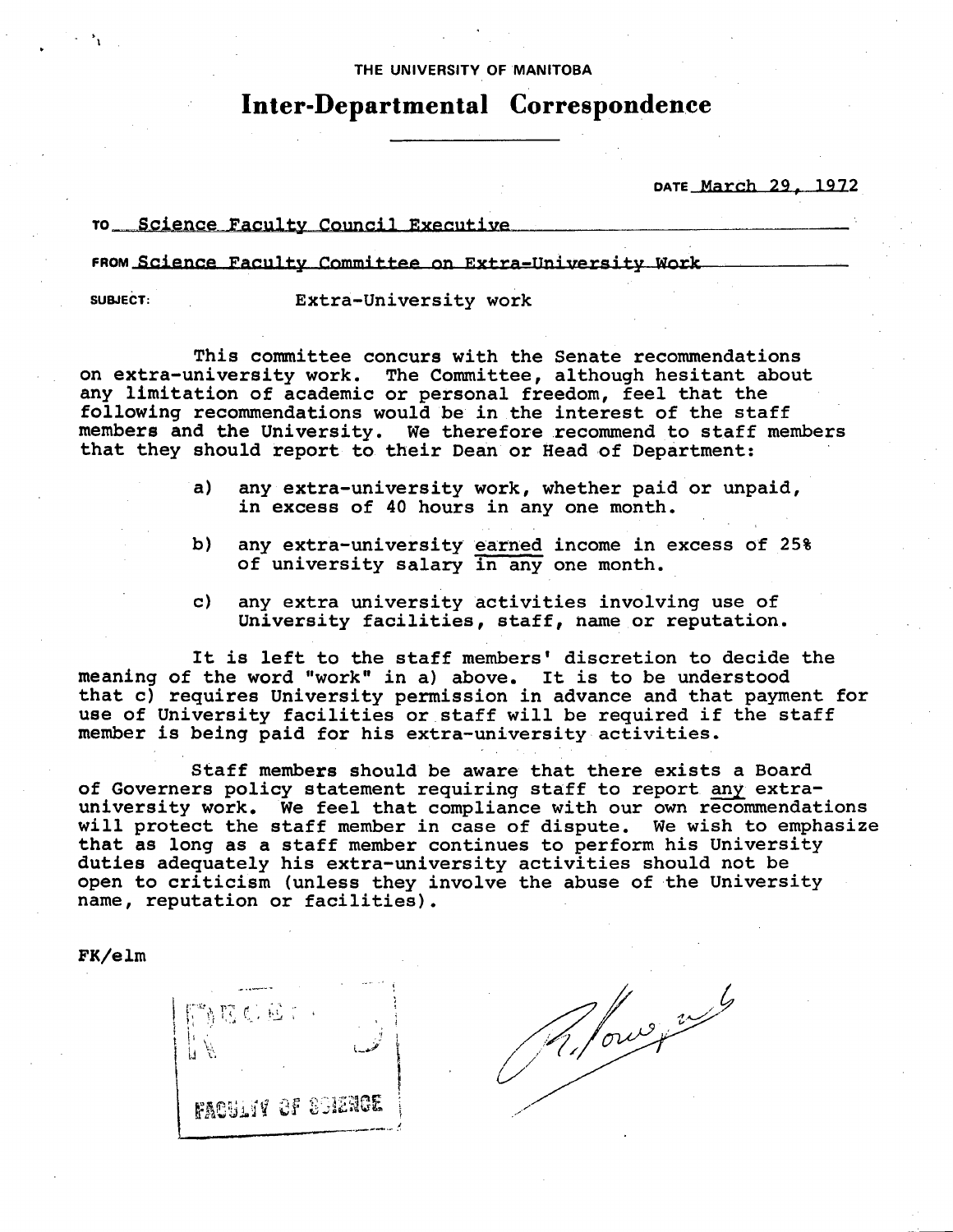# THE UNIVERSITY OF MANITOBA

7 /

# **Inter-Departmental Correspondence**

DATE March 15, 1972

o

|             | Mr. R.C. Armatage, Secretary of Senate      |  |
|-------------|---------------------------------------------|--|
| <b>FROM</b> | Dean J. Hoogstraten, Faculty of Engineering |  |
| SUBJECT:    | Course and Curriculum Changes               |  |

The Faculty Council of Engineering recommends:

that the Electrical Engineering curriculum be changed as follows:

- Drop: NTE (non-technical elective) from 3rd Year Electrical Engineering, effective Session 73-74.
- Drop: Physics 16.224 from 2nd Year Electrical Engineering, effective Session 72-73.

Add: NTE to 2nd Year Electrical Engineering, effective Session 72-73.

It is intended, that, effective for the Session 1973-74 the existing 3rd Year half-course in Physics 16.334 would be replaced either by a full course in Physics or two separate half-courses in Physics.

More J. Hoogstraten, Dean.

JH/nm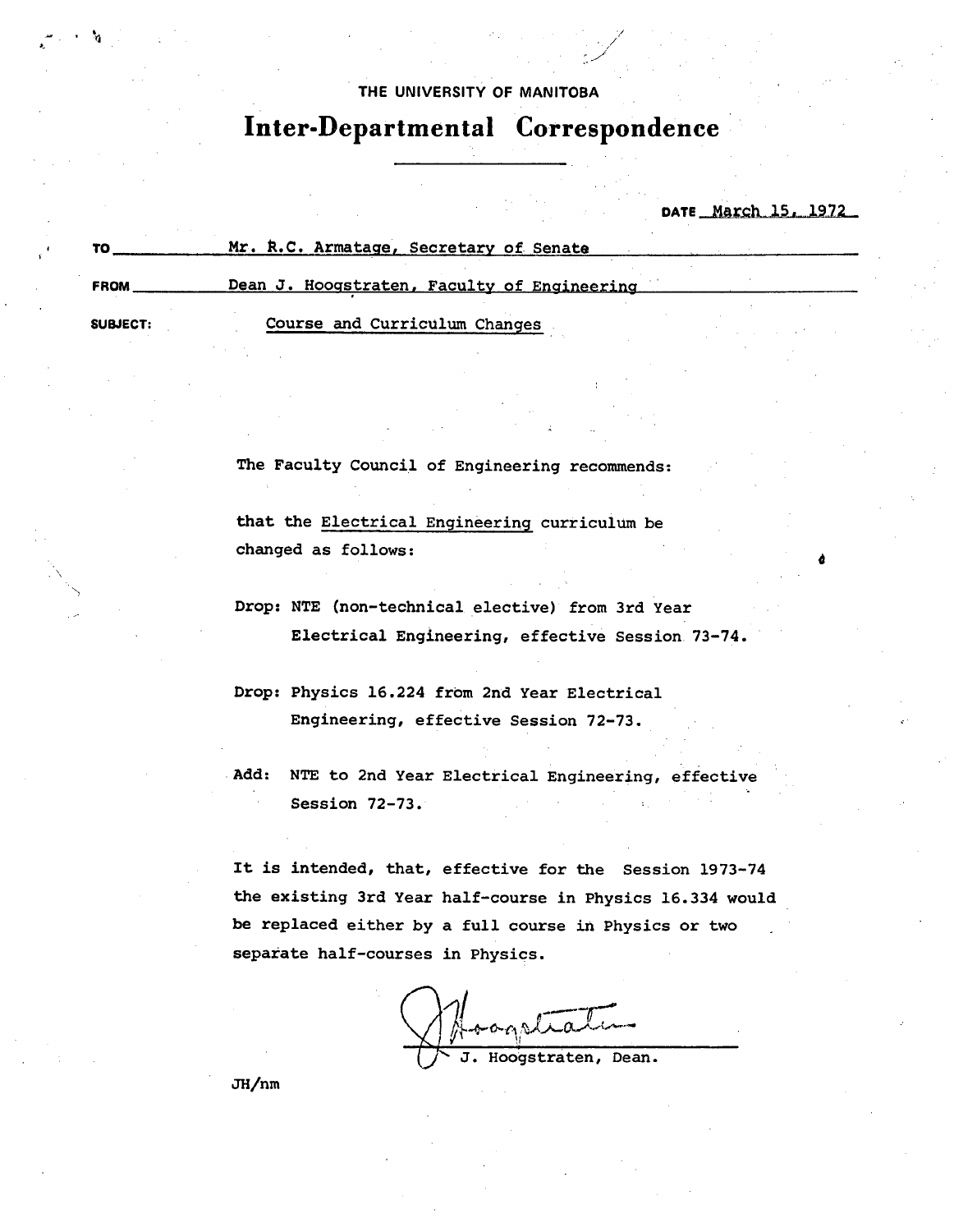## May 17, 1972

The minutes of the twelfth meeting of the Science Executive Committee held on Wednesday, May 10, 1972 at 2:40 p.m. in the Faculty Conference Room, 250 Allen Building.

Members Present: Dr. R. D. Connor; Chairman, Drs. J. Vail, J. Reid, G. Losey, G. Woods, G. Dunn, J. Eales, J. Svenne, Mr. D. Sutherland. (9) G. Richardson, Secretary. Visitor: Mr. R. McDole.

Regrets: Drs. P. K. Isaac, I. Cooke.

#### Minutes of the Last Meeting. I.

The minutes of the meeting of March 20, 1972, having been circulated, were adopted. Reid (Eales)..

#### II. Matters Arising Therefrom.

(i) The Secretary read a letter received from the Assistant Registrar, acknowledging receipt of the recommendations of the Davis Committee (Committee on Selection).

The Chairman stated that he would keep the members informed of the developments of the recommendations as they occurred.

(ii) B.Sc. (Gen.) Report.

The Chairman reported that the revised B.Sc. (Gen.) regulations had reached the Senate, after having been passed by the Curriculum and Course Change Committee by the Chairman's tie-breaking vote.

He explained that it was very likely there was going to be extensive debate in Senate on this report, having seen the reaction of the Curriculum and Course Change Committee to it. Consequently, it was moved by Dr. Vail (Svenne) that:

"the elected Senators from Science be informed that these recommendations from the Science Faculty Council will be discussed in Senate and that the Executive requests they be acquainted with these recommendations."

 $\overline{2}$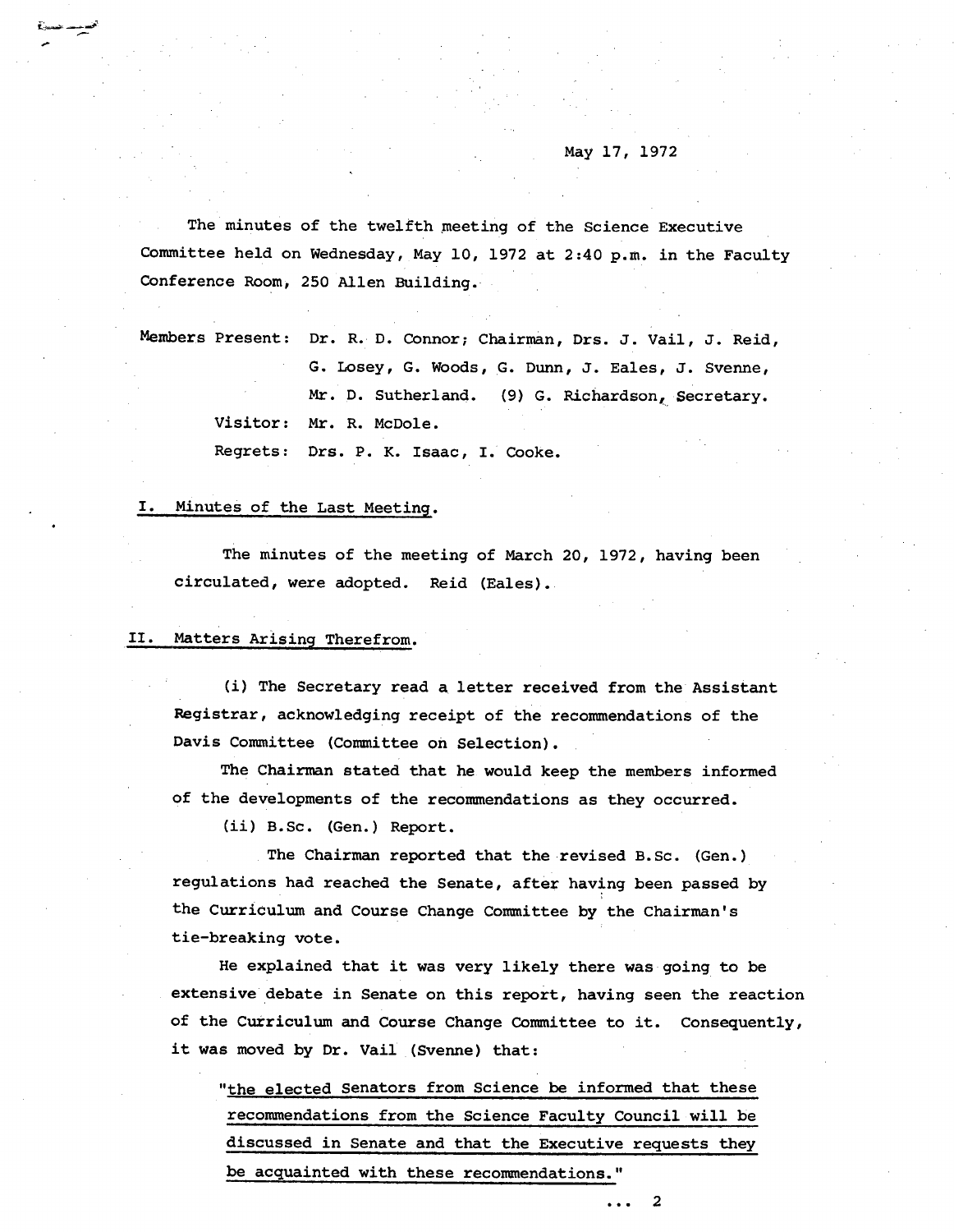It was also suggested that the Chairman contact the Chairman of the Curriculum and Course Change Committee in order to ascertain the nature of the objections expressed by members of that committee to the report.

#### III. Communications.

There were no communications.

## IV. Award Winners in Science.

Before discussion on the award winners began, the Committee viewed the list of students having a G.P.A. of 3.5 or better and whose names composed the Dean's Honor List. It was moved by Dr. Vail (Losey) that:

"the Dean's Honor List be accepted."

### Unanimous

Unanimous

Due to the fact that only graduating student marks were available in time for this meeting, the only awards that could be determined were the Gold Medal winners.

## (i) Gold Medal - General.

Mr. R. McDole, having prepared a list of the top candidates prior to the meeting, explained that the students whose names appeared before the Committee were those whose modified G.P.A. in their final year was 4.0 or better.

After a discussion in which the histories of the top four candidates were reviewed, it was moved by Dr. Vail (Reid) that:

"the Gold Medal (General Degree) be awarded to Lam, Clement Wing Chuen (535168), and that the three 'runnersup, Ng, Ruby Yuen-Sang(684117), Weber, Particia J. (950070), and Loh, Kam Yuen (567028), be given some appropriate recognition of honorable mention."

> Carried 1 Opposed

> > 3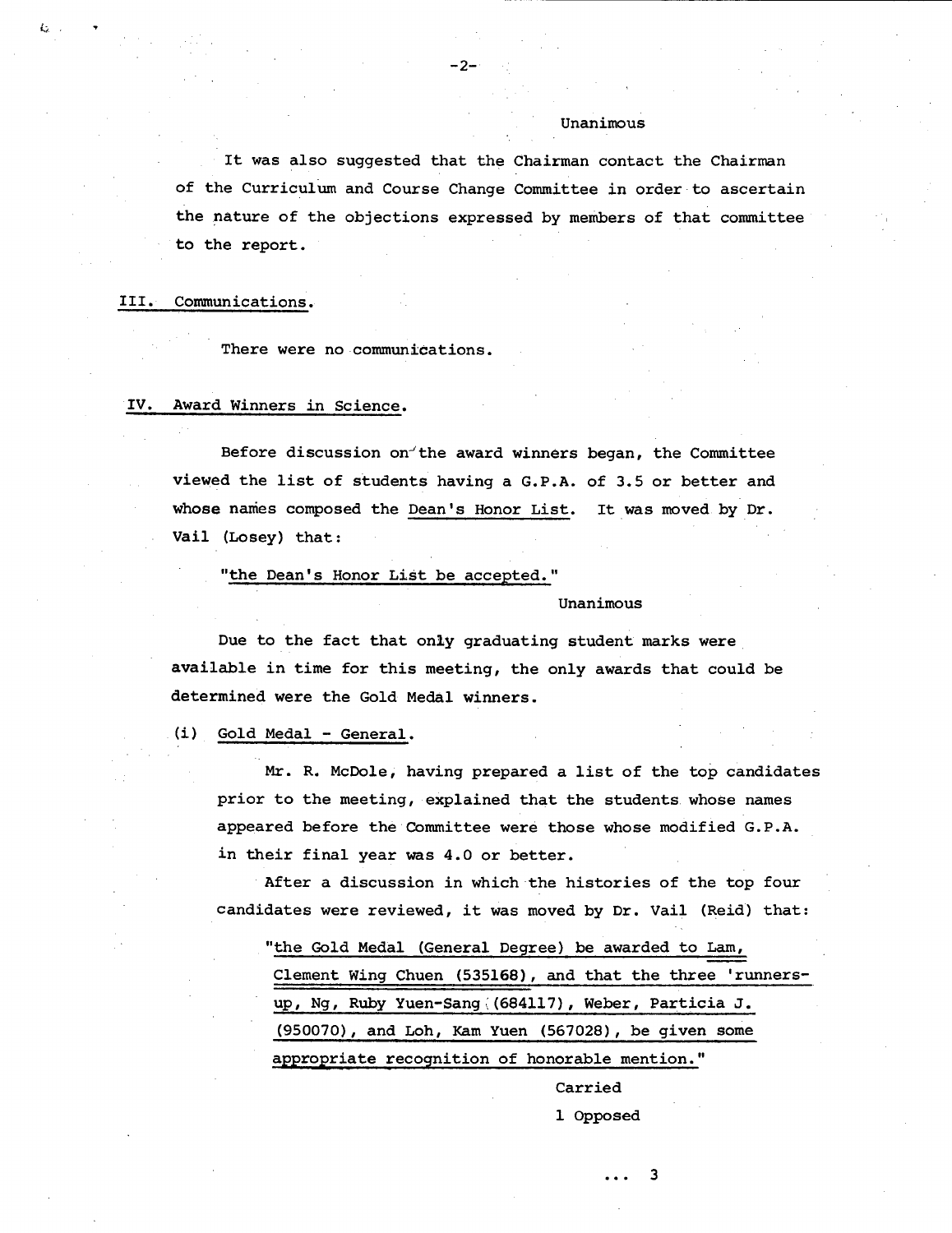It was requested that the Chairman approach the senior administration regarding some sort of honorable mention for the 'runners-up'.

## (ii) Gold Medal - Hohors.

Here again, the list of students presented to the Committee were those students whose modified G.P.A. in their final year was 4.0 or better. The histories of the top contenders were reviewed and it was moved by Dr. Reid (Svenne) that:

"the Gold Medal (Honors Degree) be awarded to Olenick, Gail M. (698081)."

Unanimous

It was subsequently moved by Dr. Reid (Svenne) that: "some arrangment be made for Marmar, Earl S. (597066), Lewis, William H. (555121), and Rakai, Robert J. (753068), similar to what was proposed for the Gold Medal (General Degree) 'runners-up'."

Carried 1 Opposed

#### v. Fees for Honors Students.

It was agreed that this topic would be deferred until after discussion on the revised Honors Regulations in Science.

#### VI. Proposed Honors Regulations.

The Committee members felt that before any in-depth study of these new regulations could be done, it would require the feelings and comments of the Science departments. Therefore, it was moved by Dr. Vail (Dunn) that:

"the proposed new Honors Regulations be annotated to indicate the changes and that it be sent by the Committee to all departments for comment."

Unanimous

4

-3-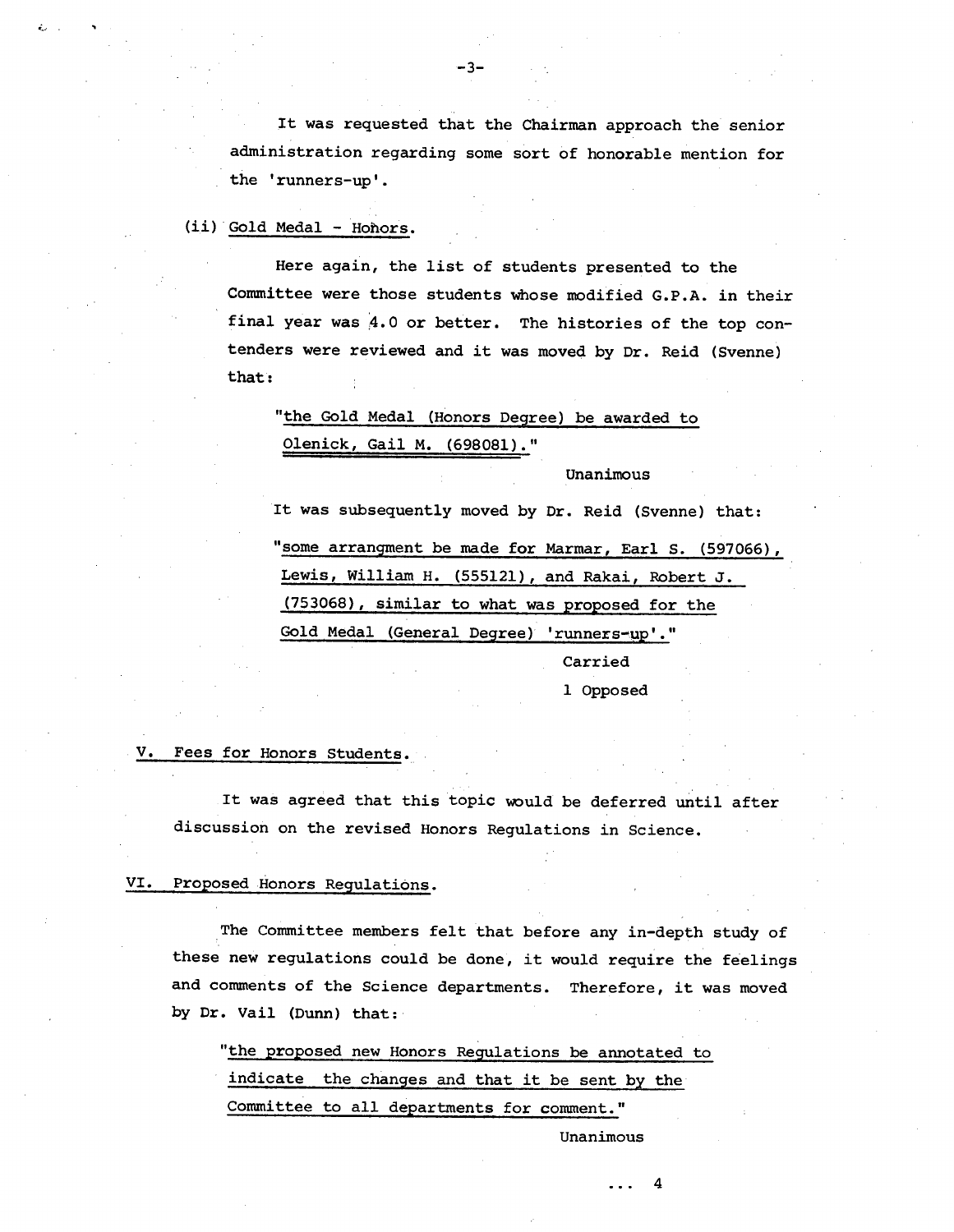The Committee recommended that May 30, 1972 be given as the deadline for return of the departmental comments.

 $-4-$ 

# VII. Tenure of the Student Standing Committee Members.

Because of the sudden illness of the regular Chairman, (Dean 1. Cooke) the Dean advised that he intended to chair this committee himself unless the Executive had other advice on the matter.

The Chairman explained that it was necessary for the Executive to desigrate a replacement for one of the Student Standing Committee members, and to determine the terms of office of the other four members.

It was suggested by Dr. Reid that because Dr. J. Shay would be going on Sabbatical Leave next year, that she be the member with the one year term of office and the member for whom the replacement be found. This was agreed to by the other members.

There was also unanimous agreement that Drs. Campbell and Dunn hold the two year terms of office (with one more year to serve) and Drs. Giesinger and Brisbin hold the three year terms.

Nominated for replacements of Dr. Shay were: Dr. G. Woods

Miss A. Siba (student)

Dr. J. Charlton

Dr. B. Henry

Dr. F. Ward

It was moved that nominations cease. (Svenne). Elected by the members was Dr. G. Woods, his term of office being three years commencing June 1, 1972.

## VIII. Curriuclum Changes.

The Chairman explained that a curriculum change by one of the faculties being **serviced** by the Department of Physics had brought to light a very serious problem, namely the teaching of Science courses by faculties other than Science. The Chairman stated that roughly 50% of Science's teaching is done to areas outside Science. Therefore, whenever an outside faculty decides to drop one of its Science courses, the result has a direct effect on Science, involving such things as U.G.S.C.H.'S and staff entitlement, budget

> 5  $\mathbf{1}$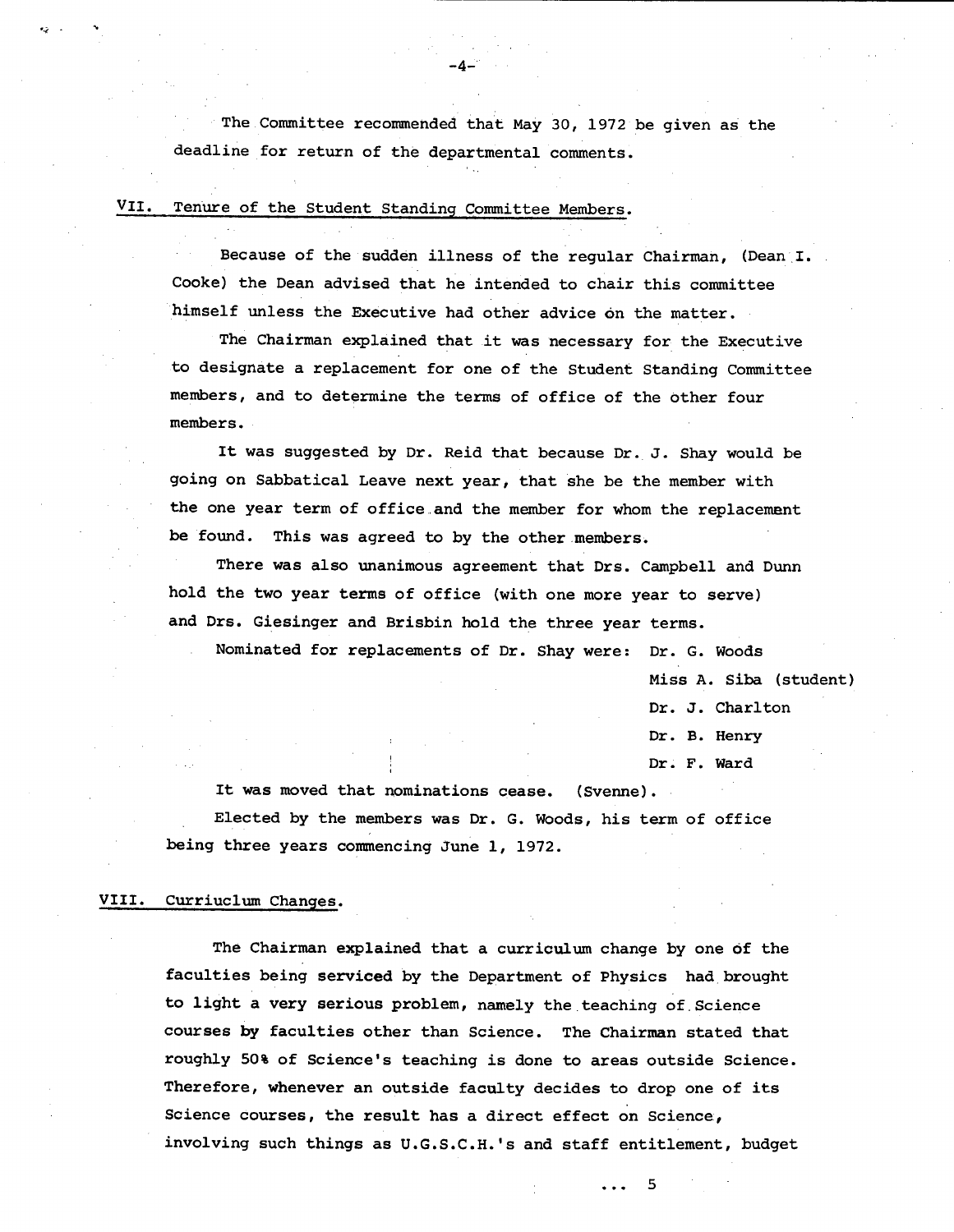allocations, etc. Although he could understand other faculties Wanting their own teaching, the Chairman emphasized that Science, and Arts as Well, were originally staffed to meet these outside needs. The dropping of service courses could not be done without causing damage to the Faculty of Science.

-5.-

The particular problem involving the Department of Physics is one that is still being discussed. The Chairman stated that he would keep the Committee informed on the developments of this case and any other similar to, it.

#### IX. Faculty Council Motion.

At its March 23, 1972 meeting Faculty Council approved the following motion:

"that the Executive Committee look into the advantages of putting all final exams onto microfilm and storing the film in the Science Library for student use."

In the discussion that ensued, it was generally agreed that such a procedure would be impracticable, yet the availability of old exam papers was a good one. At the moment some departments hand out old exams to their students while others don't. There obviously is no Faculty procedure on this matter.

Dr. Vail proposed that a project of reproducing old exams, collecting them in booklets and selling these booklets to the students for a nominal price, could be a profitable undertaking for the Science Student Association and he suggested that the Dean's Office open negotiations with the Science Student Association on this idea. The Committee agreed with this suggestion.

The Chairman stated that he would keep the Committee posted on further happenings.

#### X. Consulting Committee.

The Chairman read the report received from Professor Konopasek, who had been asked by the Executive to chair a Faculty committee to Study extra professional work as it pertained to the Faculty of Science.

In discussing the various aspects of the report, it quickly

... 6